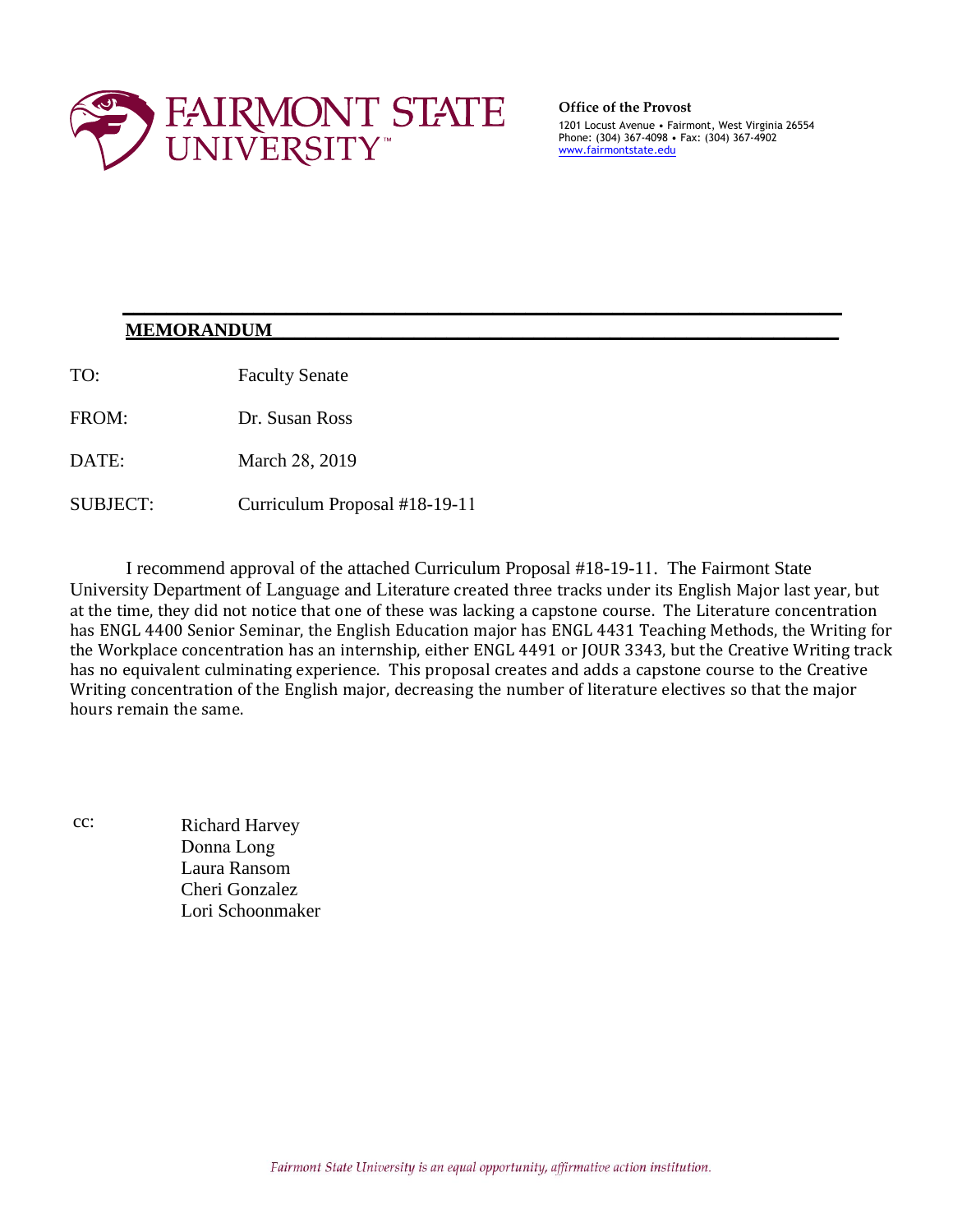**CURRICULUM PROPOSAL** (Submit one hard copy and an electronic copy to the Provost by the second Tuesday of the month.)

| <b>Proposal Number:</b>                                                   | #18-19-11             |
|---------------------------------------------------------------------------|-----------------------|
| <b>School/Department/Program:</b>                                         | Language & Literature |
| <b>Preparer/Contact Person:</b>                                           | Donna J. Long         |
| <b>Telephone Extension:</b>                                               | 4180                  |
| <b>Date Originally Submitted:</b>                                         | 2/5/2019              |
| <b>Revision (Indicate date and label it</b><br>Revision $#1, #2$ , etc.): | $2/19/2019$ Rev. #2   |
| <b>Implementation Date Requested:</b>                                     | Fall 2019             |

I. **PROPOSAL**. Write a brief abstract, not exceeding 100 words, which describes the overall content of the proposal.

**Last year L&L created three tracks under its English major, but at the time, we didn't notice that one of these was lacking a capstone course. The Literature concentration has ENGL 4400 Senior Seminar, the English Education major has ENGL 4431 Teaching Methods, the Writing for the Workplace concentration has an internship, either ENGL 4491 or JOUR 3343, but the Creative Writing track has no equivalent culminating experience. This proposal creates and adds a capstone course to the Creative Writing concentration of the English major, decreasing the number of literature electives so that the major hours remain the same.**

II. **DESCRIPTION OF THE PROPOSAL**. Provide a response for each letter, A-H, and for each Roman Numeral II–V. If any section does not apply to your proposal, reply N/A.

| A. Deletion of course(s) or credit(s) from program(s) |                      |  |          |
|-------------------------------------------------------|----------------------|--|----------|
| <b>ENGL Elective (choice)</b>                         | Total hours 3        |  | deleted. |
| B. Addition of course(s) or credit(s) from program(s) |                      |  |          |
| <b>ENGL 4401 Capstone</b>                             | Total hours added. 3 |  |          |

C. Provision for interchangeable use of course(s) with program(s)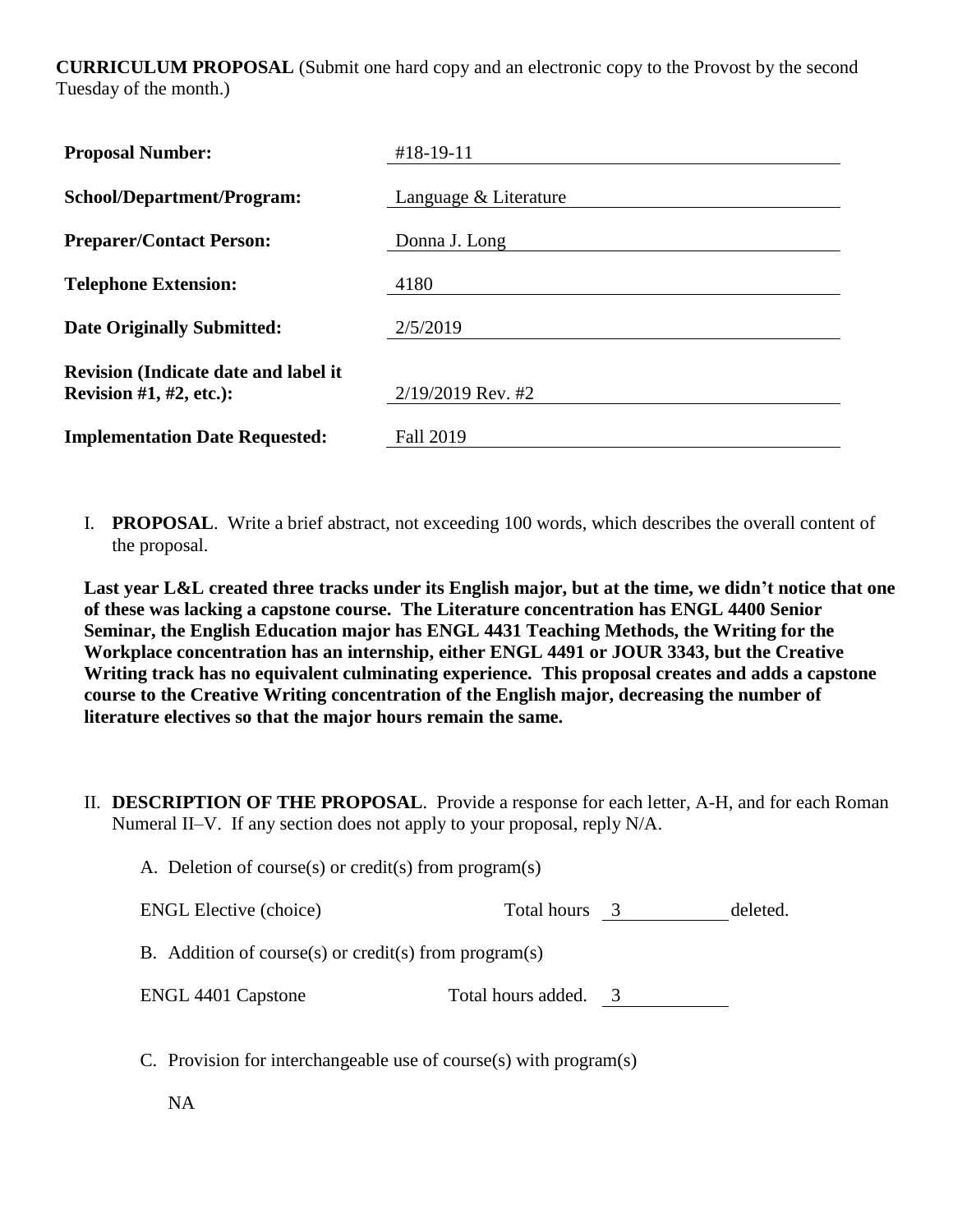D. Revision of course content. Include, as an appendix, a revised course description, written in complete sentences, suitable for use in the university catalog.

NA

E. Other changes to existing courses such as changes to title, course number, and elective or required status.

NA

- F. Creation of new course(s). For each new course
	- 1. Designate the course number, title, units of credit, prerequisites (if any), ownership (FSU or share) and specify its status as an elective or required course. If you are creating a shared course, attach a memo from the Deans of the affected Schools explaining the rationale for the course being shared.

ENGL 4401, Creative Writing Capstone, 3 hrs, Instructor Permission, FSU, required.

2. Include, as an appendix, a course description, written in complete sentences, suitable for use in the college catalog.

## **See Appendix A.**

3. Include, as an appendix, a detailed course outline consisting of at least two levels.

## **See Appendix B.**

4. In order to meet the requirements as outlined in Goal One of the Strategic Plan, please include Outcome Competencies and Methods of Assessment as an appendix. Examples are available upon request from the Chair of the Curriculum Committee.

## **See Appendix C.**

G. Attach an itemized summary of the present program(s) affected, if any, and of the proposed change(s).

Describe how this proposal affects the hours needed to complete this program. Specifically, what is the net gain or loss in hours? Use the format for Current and Proposed Programs in Appendix A.

## **See Appendix D.**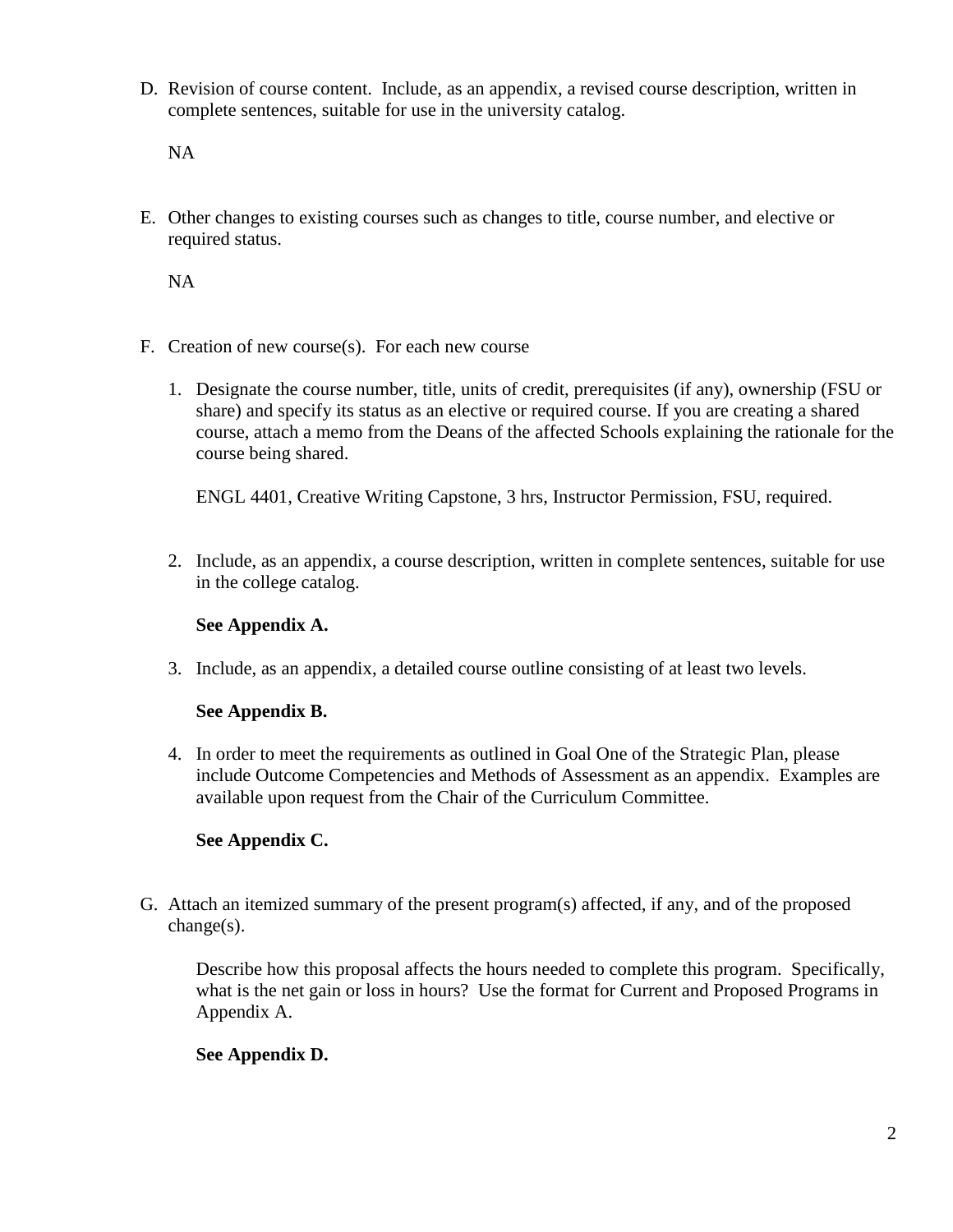#### $III.$ **RATIONALE FOR THE PROPOSAL.**

A. Quantitative Assessment: Indicate the types of assessment data, i.e., surveys, interviews, capstone courses, projects, licensure exams, nationally-normed tests, locally developed measurements, accreditation reports, etc., that were collected and analyzed to determine that curricular changes were warranted. Quantitative data is preferred.

The Creative Writing track in English will be an effective recruitment tool for potential students. The capstone course will serve as a reading and writing intensive course that prepares students to meet the challenges of working as a professional writer.

B. Qualitative Assessment: Based upon the assessment data above, indicate why a curricular change is justified. Indicate the expected results of the change. Be sure to include an estimate of the increased cost, or reduction in cost of implementation. FOR EXAMPLE: Will new faculty, facilities, equipment, or library materials be required?

## No new faculty, facilities, equipment, or library materials will be required.

IV. Should this proposal affect any course or program in another school, a memo must be sent to the Dean of each school impacted and a copy of the memo(s) must be included with this proposal. In addition, the Deans of the affected schools must sign below to indicate their notification of this proposal.

| <sup>1</sup> College/School | <b>ALC 3</b>                                                                                                                      | <b>Signature</b> |
|-----------------------------|-----------------------------------------------------------------------------------------------------------------------------------|------------------|
|                             |                                                                                                                                   | Hnaela Schwer    |
|                             |                                                                                                                                   |                  |
|                             |                                                                                                                                   |                  |
|                             | appropriate a component contract of the contract of the second contract of the second of the second second contract of the second |                  |

By signing here, you are indicating your college's/school's notification of this proposal.

- $V_{\cdot}$ Should this proposal affect any course to be added or deleted from the general studies requirements. a memo from the chair of the General Studies Committee indicating approval of the change must be included with this proposal.
- VI. ADDITIONAL COMMENTS.

**NA**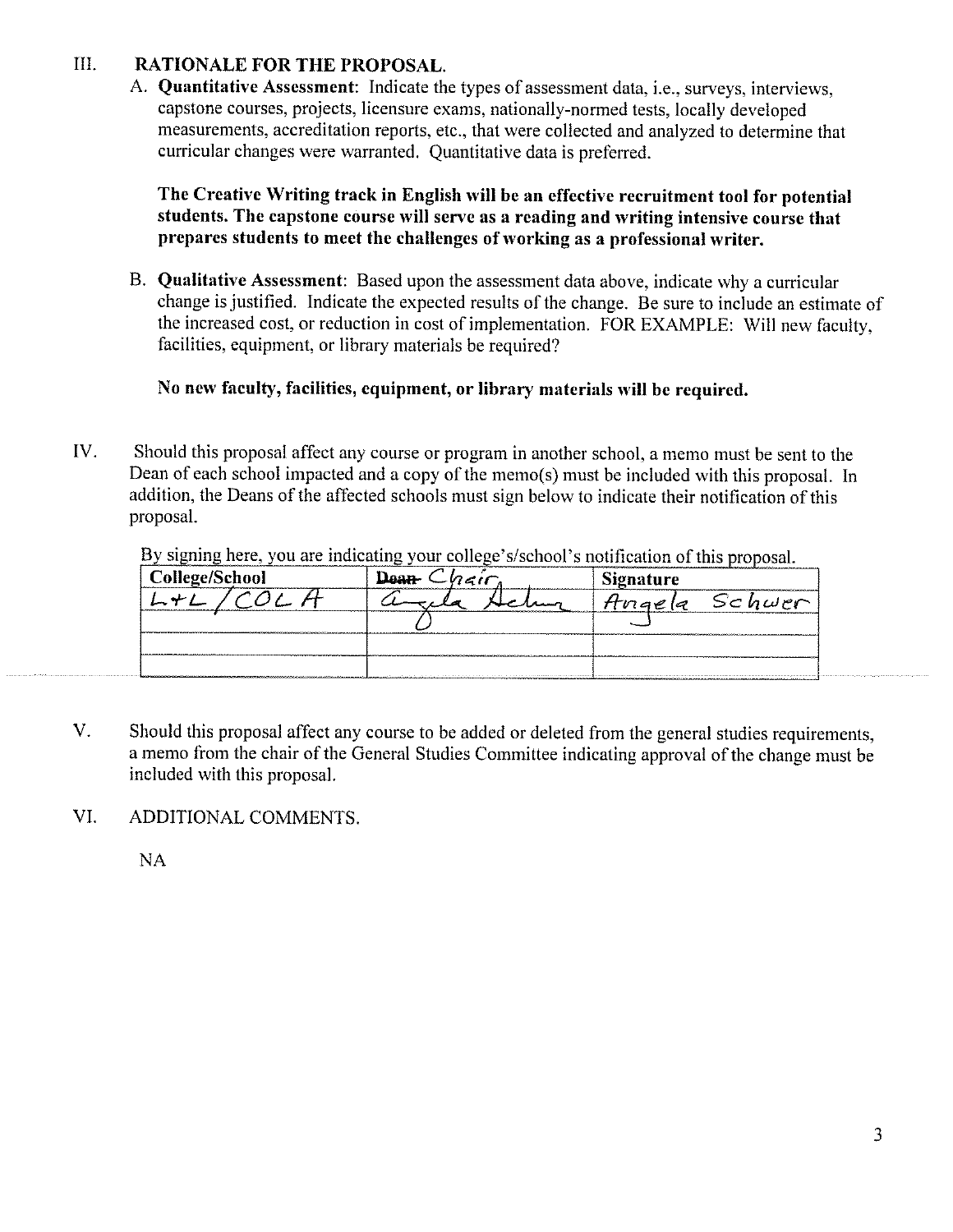#### **APPENDIX A**

Creative Writing Capstone ENGL 4401 FSU 3 hrs.

Students will read, reflect upon, and discuss works by diverse writers in poetry or prose along with higher-level craft articles, with an emphasis on reading as writers. Students will also write in their chosen genre and in criticism. PR: Permission of instructor

### **APPENDIX B**

Course Outline:

Texts and materials:

Students will work with the course instructor to compile a reading list (from on-line resources) of works based on their chosen genres and reflecting the work of contemporary and culturally diverse writers in that genre. Students will read on-line and print-publication book reviews as models for writing reviews of the books on their reading lists. Students will read and reflect on a variety of published articles on writing as a craft.

#### I. Introduction

- A. Week 1: Compiling the Reading List
- B. Week 2: Canonical and Emerging Voices

#### II. Craft and Critique I

- A. Week 3: Reading Critical Reviews
- B. Week 4: Review Workshop I
- C. Week 5: Craft Articles
- D. Week 6: Student Work Workshop I
- E. Week 7: Reading Journal and Discussion (3-4 works)

#### III. Craft and Critique II

- A. Week 8: Critical Review Workshop II
- B. Week 9: Craft Articles
- C. Week 10: Student Work Workshop II
- D. Week 11: Reading Journal and Discussion (3-4 works)

#### IV. Craft and Critique III

- A. Week 12: Critical Review Workshop III
- B. Week 13: Craft Articles
- C. Week 14: Student Work Workshop III
- D. Week 15: Reading Journal and Discussion (3-4 works)
- V. Week 16: Portfolio Due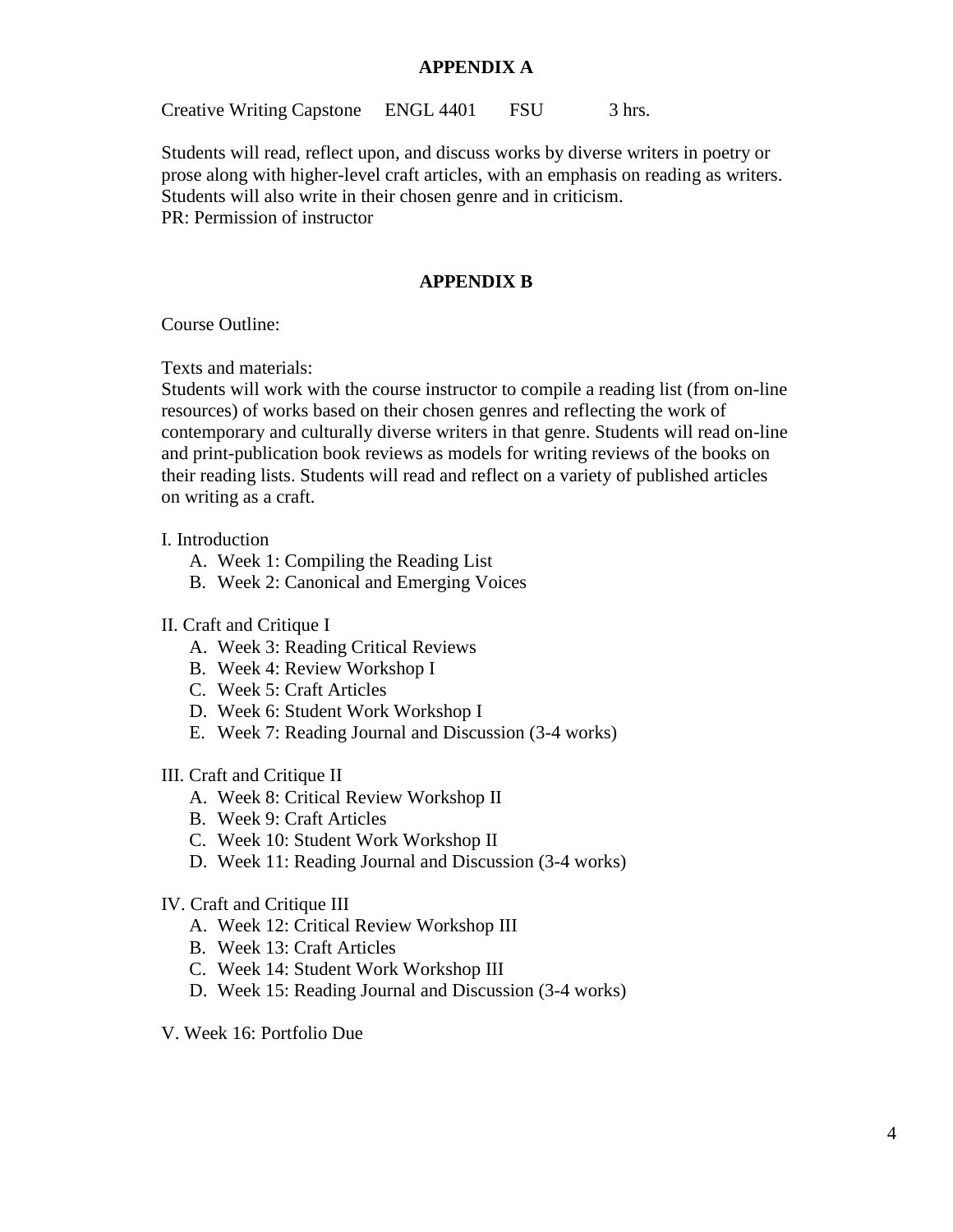## **Appendix C: Outcomes and Assessments**

### **Outcomes: Students will**

Demonstrate their broad reading in their chosen genre through a reading journal and class discussion.

Prepare a portfolio of original work and reviews of works (both in their chosen genre).

#### **Assessments:**

Reading Journal

Reviews of works in their chosen genre

Creative work in their chosen genre

## **Appendix D: Current Program**

## **English Major: Creative Writing Concentration:**

| <b>Common English Program Core 15 hours (Required for all Tracks)</b> |   |
|-----------------------------------------------------------------------|---|
|                                                                       |   |
|                                                                       |   |
| ENGL 3303 or ENGL 3304 AMERICAN LITERATURE SURVEY I or II3            |   |
| ENGL 3313 or ENGL 3314 BRITISH LITERATURE SURVEY I or II              | 3 |
|                                                                       | 3 |
|                                                                       |   |
| Choose 5 of these classes: (15 hours)                                 |   |
| ENGL 3332 NARRATIVE AND DESCRIPTIVE WRITING                           | 3 |
| <b>ENGL 3333 WRITING NON-FICTION</b>                                  | 3 |
| <b>ENGL 3344 WRITING POETRY</b>                                       | 3 |
| <b>ENGL 3345 WRITING FICTION</b>                                      | 3 |
| JOUR 3330 WRITING FOR MULTIMEDIA                                      | 3 |
| <b>JOUR 3350 PARTICIPATORY JOURNALISM AND SOCIAL MEDIA</b>            |   |
|                                                                       |   |
| Choose one class from each group (12 hours):                          |   |
| <b>BRITISH LITERATURE</b>                                             |   |
| ENGL 3370 LITERATURE OF THE MIDDLE AGES3                              |   |
|                                                                       |   |
| <b>ENGL 3375 LATER RENNAISSANCE BRITISH LITERATURE 3</b>              |   |
| ENGL 3377 LITERATURE OF THE ENLIGHTENMENT3                            |   |
|                                                                       |   |
|                                                                       |   |
| <b>ENGL 3380 TWENTIETH CENTURY BRITISH LITERATURE3</b>                |   |
|                                                                       |   |
|                                                                       |   |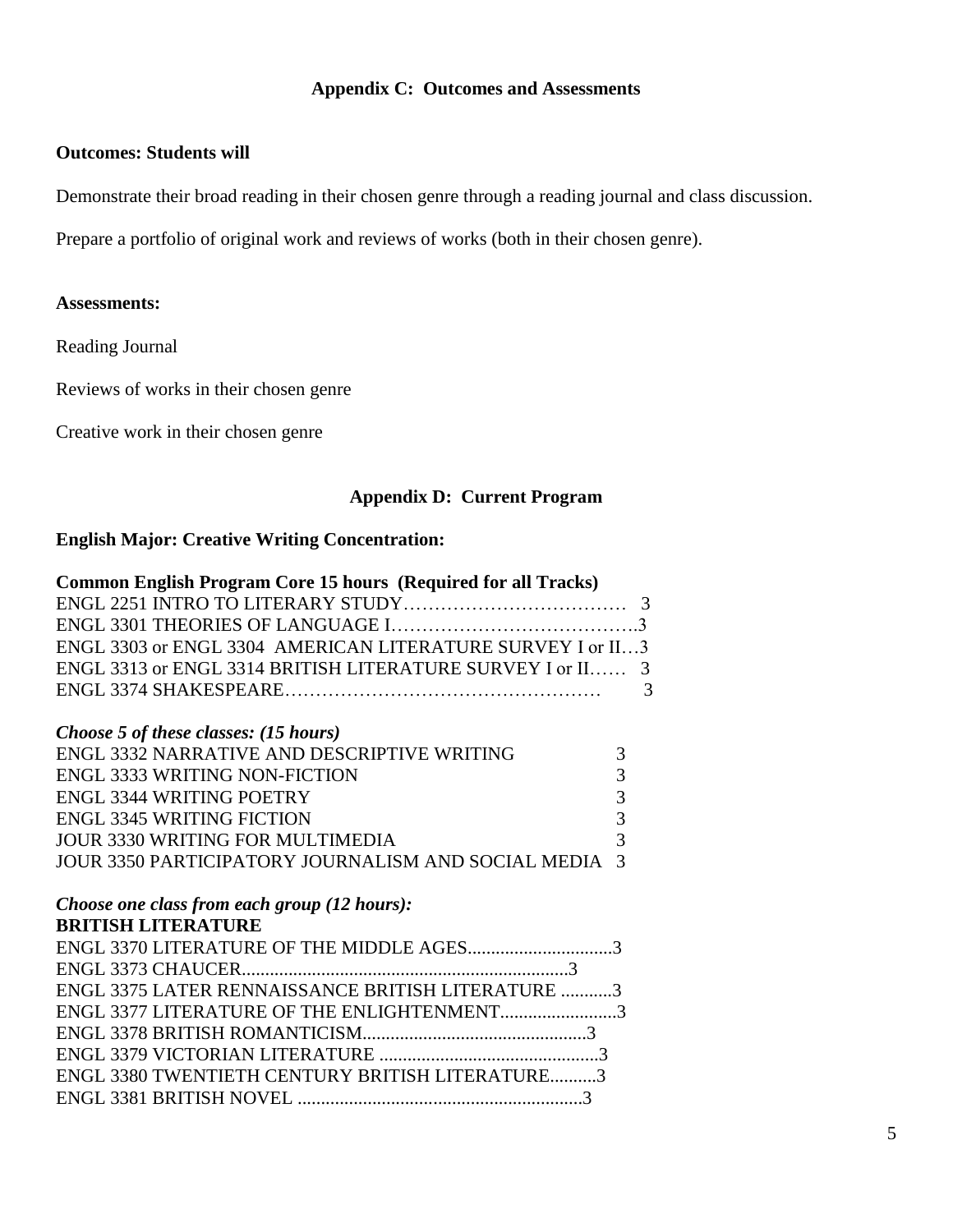## **AMERICAN LITERATURE**

| ENGL 3362 AMERICAN REALISM AND NATURALISM3 |  |
|--------------------------------------------|--|
|                                            |  |
|                                            |  |
|                                            |  |
|                                            |  |

#### **STUDY OF GENRE**

| ENGL 3356 FANTASY, SCI FICTION, AND MAGIC REALISM 3 |  |
|-----------------------------------------------------|--|
|                                                     |  |
|                                                     |  |
|                                                     |  |
|                                                     |  |
|                                                     |  |
|                                                     |  |

## **STUDIES IN LITERATURE AND CULTURE**

| <b>ENGL 3302 THEORIES OF LANGUAGE &amp; THEIR</b> |  |
|---------------------------------------------------|--|
|                                                   |  |
|                                                   |  |
|                                                   |  |
|                                                   |  |
|                                                   |  |
|                                                   |  |
|                                                   |  |
|                                                   |  |
| ENGL 3395 JOURNEYS IN COMPARATIVE MYTHOLOGY 3     |  |
|                                                   |  |
|                                                   |  |

**Total hours for English Major: Creative Writing Concentration** = 42

## **Appendix D: Proposed Program**

## **English Major: Creative Writing Concentration**

| <b>Common English Program Core 15 hours (Required for all Tracks)</b> |  |
|-----------------------------------------------------------------------|--|
|                                                                       |  |
|                                                                       |  |
| ENGL 3303 or ENGL 3304 AMERICAN LITERATURE SURVEY I or II3            |  |
| ENGL 3313 or ENGL 3314 BRITISH LITERATURE SURVEY I or II 3            |  |
|                                                                       |  |

## **Creative Writing Concentration:**

**Required**: ENGL 4401 Creative Writing Capstone………………...3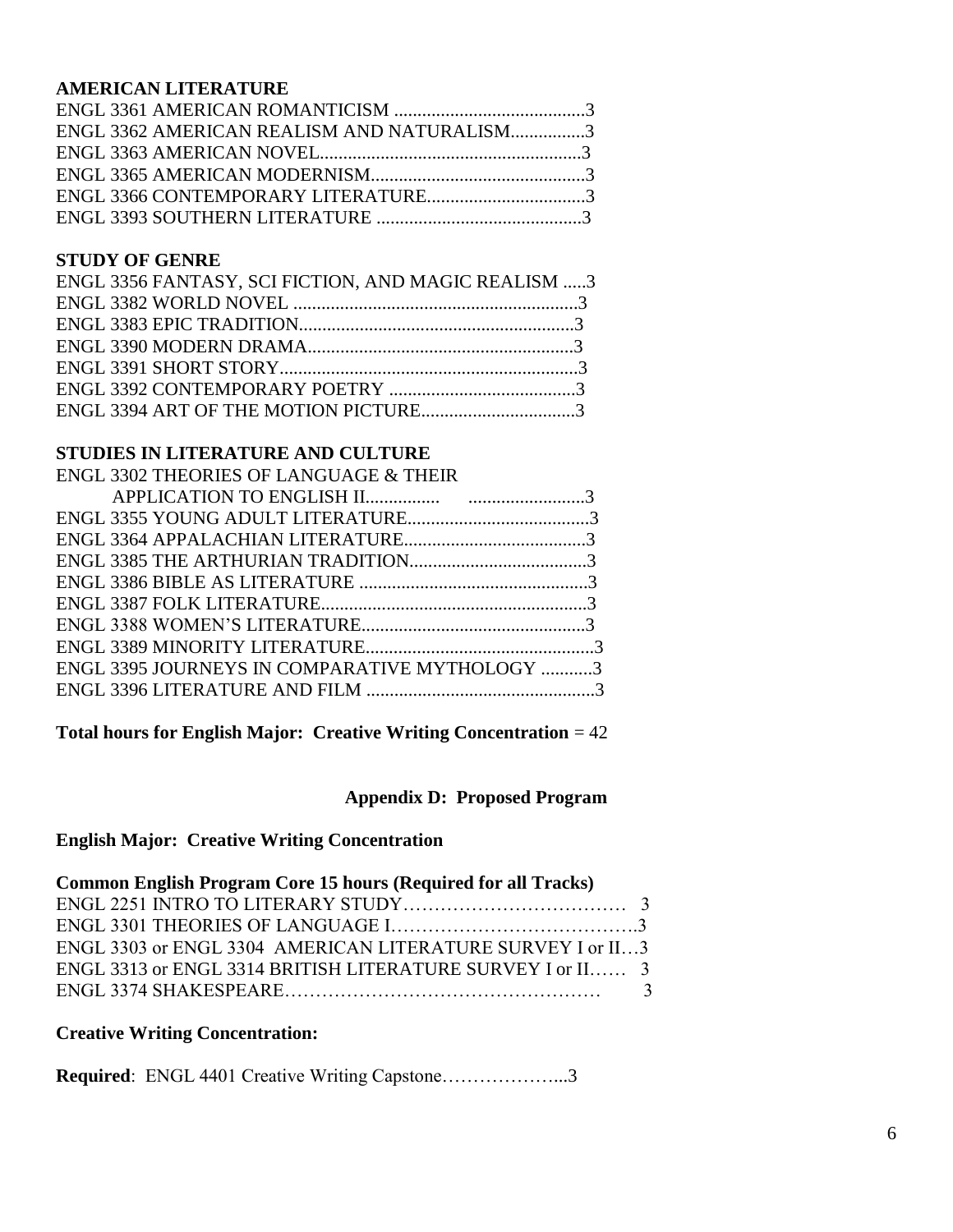| Choose 4 of these classes: (12 hours)       |               |
|---------------------------------------------|---------------|
| ENGL 3332 NARRATIVE AND DESCRIPTIVE WRITING | $\mathcal{R}$ |
| <b>ENGL 3333 WRITING NON-FICTION</b>        | $\mathcal{R}$ |
| ENGL 3344 WRITING POETRY                    | $\mathcal{R}$ |
| <b>ENGL 3345 WRITING FICTION</b>            | 3             |

## *Choose 1 of these classes: (3 hours)*

| <b>JOUR 3330 WRITING FOR MULTIMEDIA</b>                      |  |
|--------------------------------------------------------------|--|
| <b>JOUR 3350 PARTICIPATORY JOURNALISM AND SOCIAL MEDIA 3</b> |  |

## *Choose one class from each group (9 hours):*

## **AMERICAN LITERATURE**

| ENGL 3362 AMERICAN REALISM AND NATURALISM3 |  |
|--------------------------------------------|--|
|                                            |  |
|                                            |  |
|                                            |  |
|                                            |  |
|                                            |  |

## **STUDY OF GENRE**

| ENGL 3356 FANTASY, SCI FICTION, AND MAGIC REALISM 3 |  |
|-----------------------------------------------------|--|
|                                                     |  |
|                                                     |  |
|                                                     |  |
|                                                     |  |
|                                                     |  |
| ENGL 3394 ART OF THE MOTION PICTURE3                |  |

## **STUDIES IN LITERATURE AND CULTURE**

| ENGL 3302 THEORIES OF LANGUAGE & THEIR APPLICATION |  |
|----------------------------------------------------|--|
|                                                    |  |
|                                                    |  |
|                                                    |  |
|                                                    |  |
|                                                    |  |
|                                                    |  |
|                                                    |  |
|                                                    |  |
| ENGL 3395 JOURNEYS IN COMPARATIVE MYTHOLOGY 3      |  |
|                                                    |  |
|                                                    |  |

## **Total hours for English Major: Creative Writing Concentration** = 42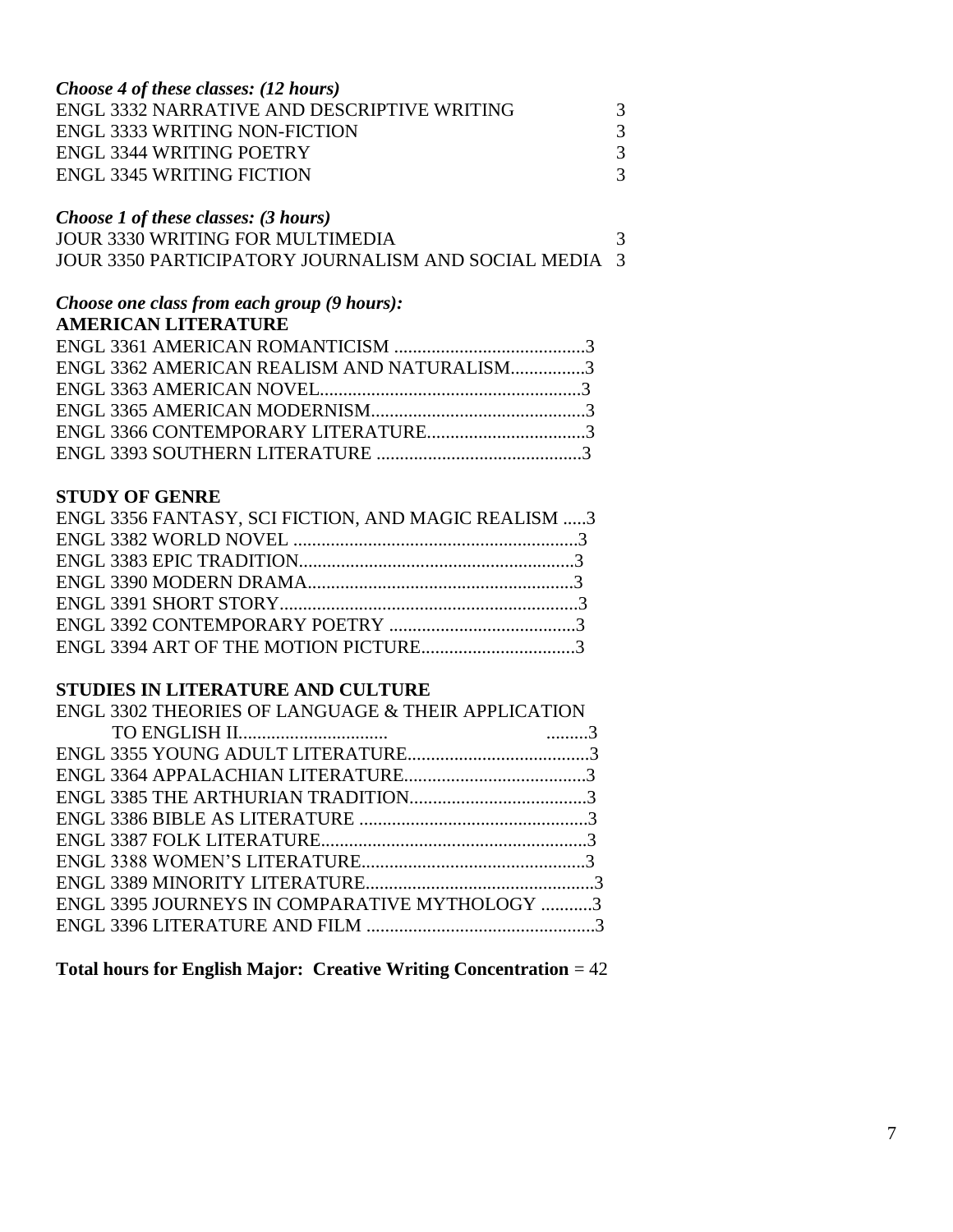

#### **Office of the Provost**

1201 Locust Avenue • Fairmont, West Virginia 26554 Phone: (304) 367-4101 • Fax: (304) 367-4902 [www.fairmontstate.edu](http://www.fairmontstate.edu/) 

### **MEMORANDUM\_\_\_\_\_\_\_\_\_\_\_\_\_\_\_\_\_\_\_\_\_\_\_\_\_\_\_\_\_\_\_\_\_\_\_\_\_\_\_\_\_\_\_\_\_\_\_\_\_\_\_\_**

TO: Faculty Senate

FROM: Susan Ross

DATE: March 28, 2019

SUBJECT: Curriculum Proposal #18-19-13

Language & Literature/English

I recommend approval of the attached Curriculum Proposal #18-19-13. Because of the complexity of the Professional Writing Minor, the Registrar requested that we simplify the requirements so that it can be more easily represented to students.

**\_\_\_\_\_\_\_\_\_\_\_\_\_\_\_\_\_\_\_\_\_\_\_\_\_\_\_\_\_\_\_\_\_\_\_\_\_\_\_\_\_\_\_\_\_\_\_\_\_\_\_\_\_\_\_\_\_\_\_\_\_\_\_\_\_\_** 

cc: Richard Harvey Angela Schwer Laura Ransom Cheri Gonzalez Lori Schoonmaker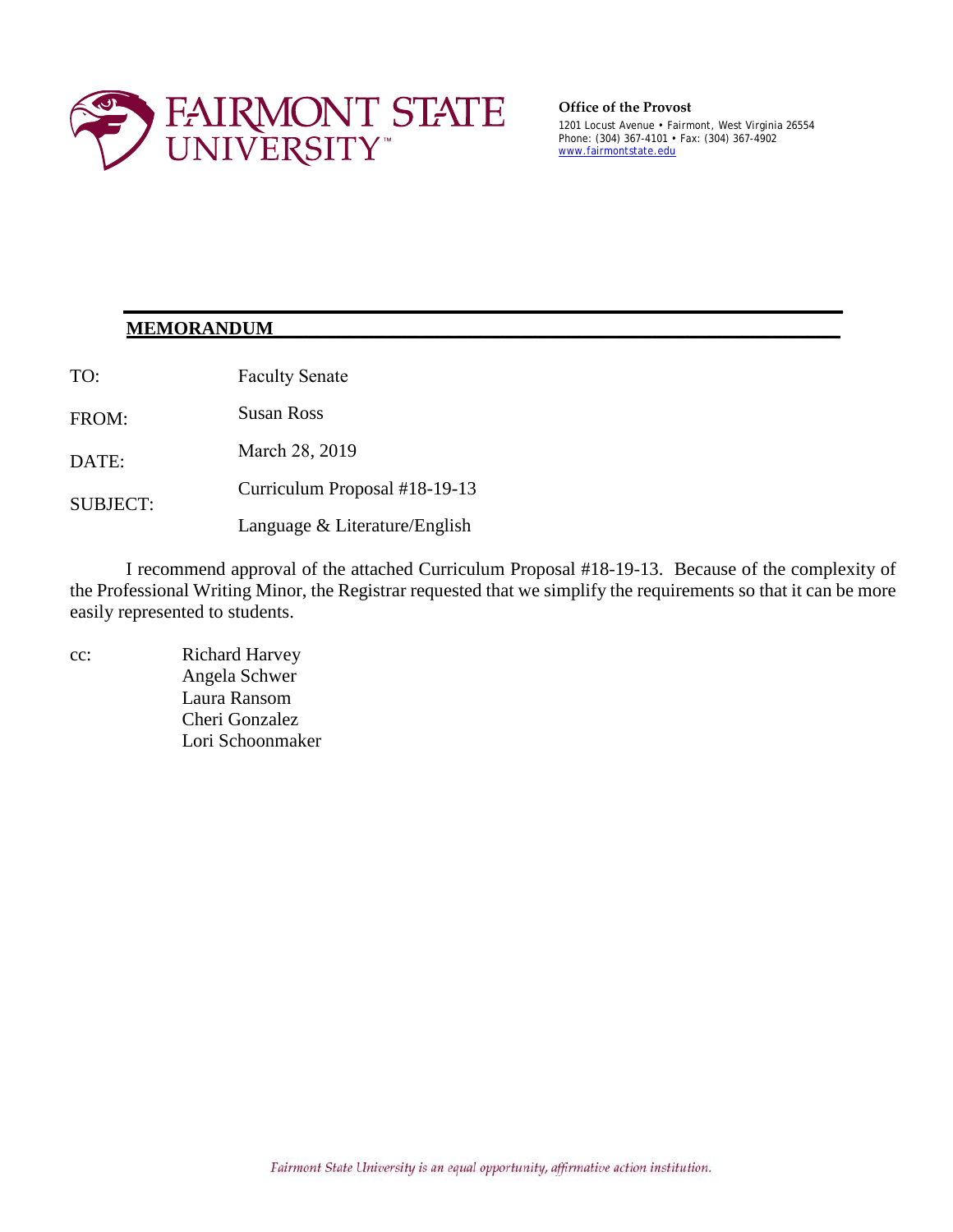CURRICULUM PROPOSAL (Submit one hard copy and an electronic copy to the Associate Provost by the second Tuesday of the month.)

| <b>Proposal Number:</b>                                         | $\#18 - 19 - 13$                |
|-----------------------------------------------------------------|---------------------------------|
| School/Department/Program:                                      | Language and Literature/English |
| <b>Preparer/Contact Person:</b>                                 | Angela Schwer                   |
| <b>Telephone Extension:</b>                                     | X4723                           |
| Date Originally Submitted:                                      | October, 2018                   |
| Revision (Indicate date and label it<br>Revision #1, #2, etc.): |                                 |
| <b>Implementation Date Requested:</b>                           | <b>Fall 2019</b>                |

I. PROPOSAL. Write a brief abstract, not exceeding 100 words, which describes the overall content of the proposal.

Because of the complexity of the Professional Writing Minor, the Registrar requested that we simplify the requirements so that it can be more easily represented to students.

- II. DESCRIPTION OF THE PROPOSAL. Provide a response for each letter, A-H, and for each Roman Numeral II-V. If any section does not apply to your proposal, reply N/A.
	- A. Deletion of course(s) or credit(s) from program(s)

Total hours deleted. 0

B. Addition of course(s) or credit(s) from program(s)

Total hours added.  $\overline{0}$  and  $\overline{0}$  and  $\overline{0}$  and  $\overline{0}$ 

C. Provision for interchangeable use of course(s) with program(s)  $N/A$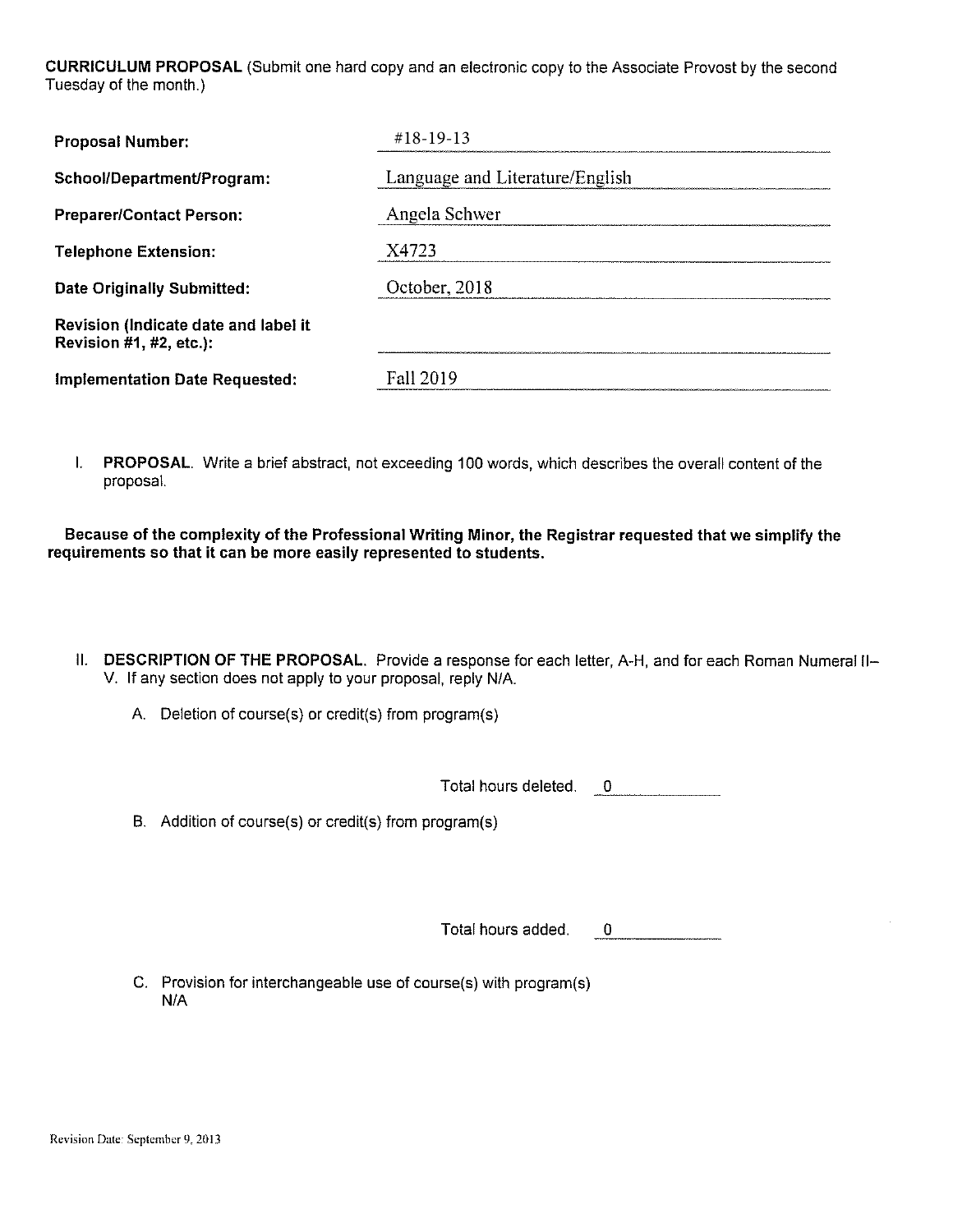- D. Revision of course content. Include, as an appendix, a revised course description, written in complete sentences, suitable for use in the university catalog.
- E. Other changes to existing courses such as changes to title, course number, and elective or required status.

#### No changes.

- F. Creation of new course(s). For each new course
	- $1.$ Designate the course number, title, units of credit, prerequisites (if any), ownership (FSU or shared) and specify its status as an elective or required course. If you are creating a shared course, attach a memo from the Deans of the affected Schools explaining the rationale for the course being shared.

#### **NA**

- 2. Include, as an appendix, a course description, written in complete sentences, suitable for use in the college catalog.
- 3. Include, as an appendix, a detailed course outline consisting of at least two levels.
- 4. In order to meet the requirements as outlined in Goal One of the Strategic Plan, please include Outcome Competencies and Methods of Assessment as an appendix. Examples are available upon request from the Chair of the Curriculum Committee.
- G. Attach an itemized summary of the present program(s) affected, if any, and of the proposed change(s).

Describe how this proposal affects the hours needed to complete this program. Specifically, what is the net gain or loss in hours? Use the format for Current and Proposed Programs in Appendix A.

**NA** 

#### $III.$ **RATIONALE FOR THE PROPOSAL.**

A. Quantitative Assessment: Indicate the types of assessment data, i.e., surveys, interviews, capstone courses, projects, licensure exams, nationally-normed tests, locally developed measurements, accreditation reports, etc., that were collected and analyzed to determine that curricular changes were warranted. Quantitative data is preferred.

#### Registrar reports that the current minor is unwieldy and impossible to build into Degree Works.

B. Qualitative Assessment: Based upon the assessment data above, indicate why a curricular change is justified. Indicate the expected results of the change. Be sure to include an estimate of the increased cost, or reduction in cost of implementation. FOR EXAMPLE: Will new faculty, facilities, equipment, or library materials be required?

With the clarification of the courses for the minor, we expect more students to take this minor.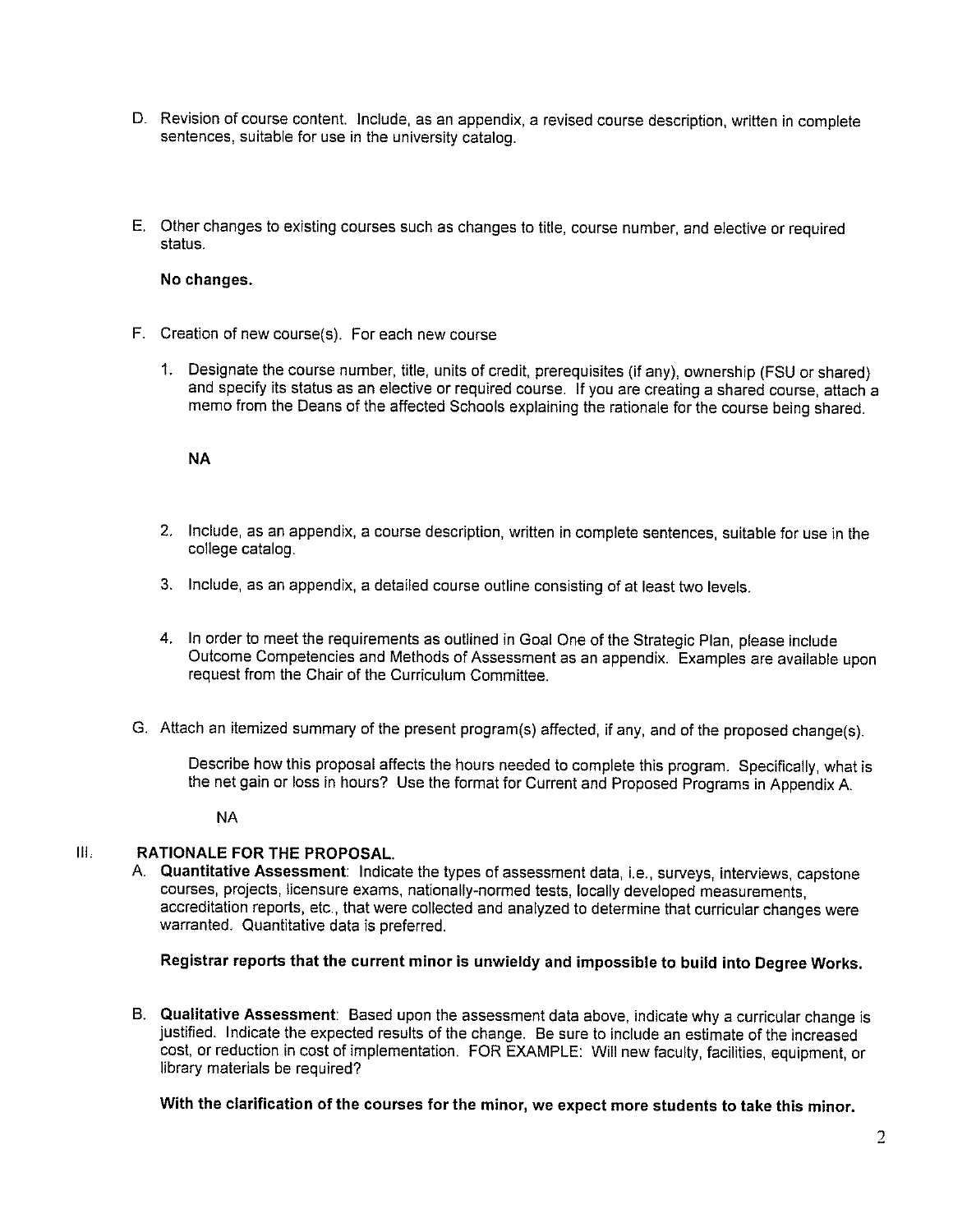IV. Should this proposal affect any course or program in another school, a memo must be sent to the Dean of each school impacted and a copy of the memo(s) must be included with this proposal. In addition, the Deans of the affected schools must sign below to indicate their notification of this proposal.

By signing here, you are indicating your college's/school's notification of this proposal.

| College/School               | Jean | <b>Signature</b> |
|------------------------------|------|------------------|
| $A\rightarrow B$<br>Literial | nn n |                  |
|                              |      |                  |
|                              |      |                  |
|                              |      |                  |

- V. Should this proposal affect any course to be added or deleted from the general studies requirements, a memo from the chair of the General Studies Committee indicating approval of the change must be included with this proposal.
- VI. ADDITIONAL COMMENTS.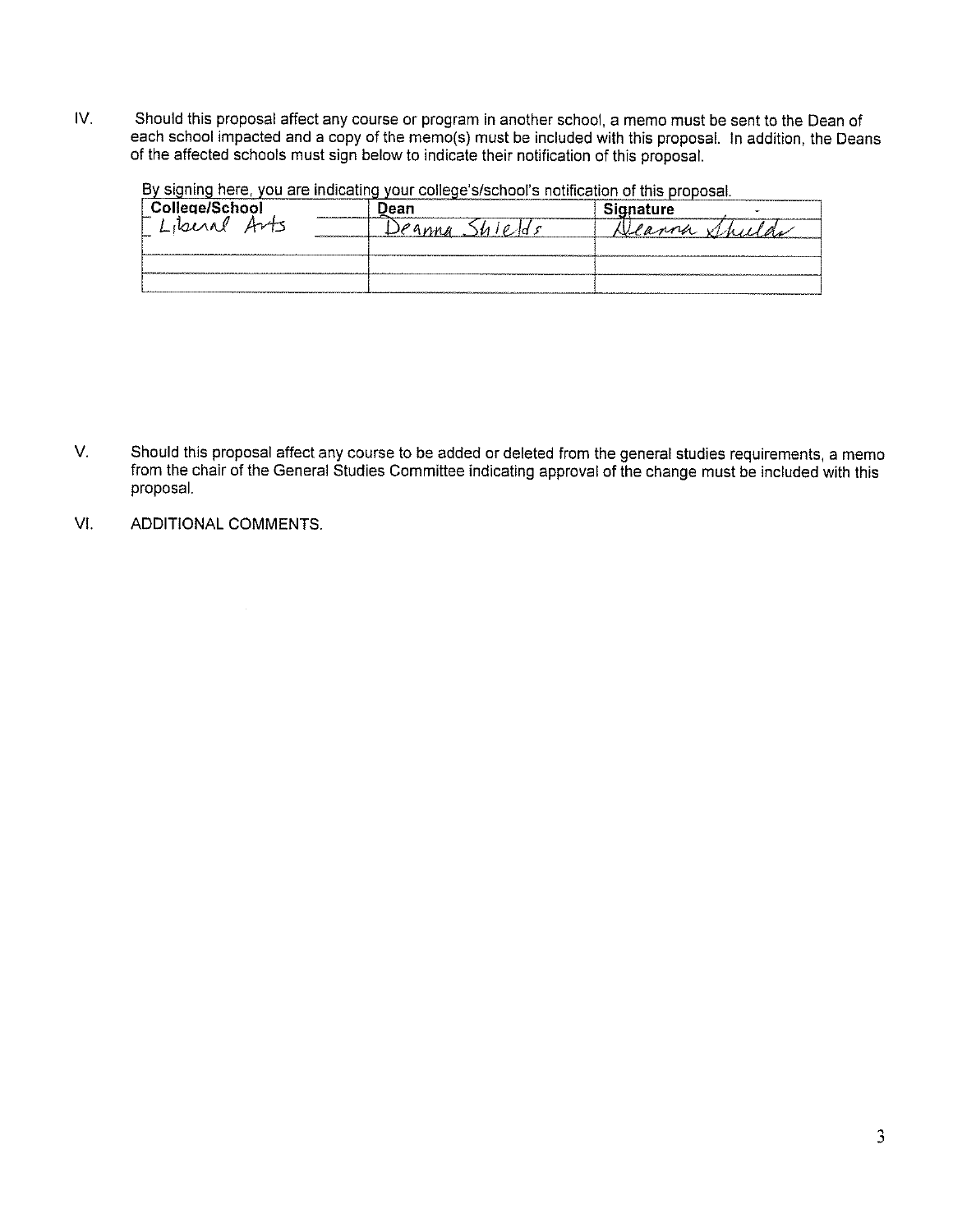#### **APPENDIX A** Professional Writing Minor **Current Program**

#### All students take these required classes:

| <b>Required Minor Courses</b> |                                       | <b>HRS</b> |  |
|-------------------------------|---------------------------------------|------------|--|
| <b>OUR 2245</b>               | Reporting and Multimedia News Writing |            |  |
| OUR 3315                      | Multimedia Publishing                 |            |  |

TOTAL HOURS REQUIRED A 200 A 200 STATE 1 200 A 200 STATE 1 200 STATE 1

In addition to the required classes, students complete one of the following tracks:

Track in Business and Technical Writing Proposed Program

| <b>ENGL 1103</b><br>Technical Report Writing<br><b>ENGL 3301</b><br>Theories of Language I<br><b>ENGL 3333</b> |
|----------------------------------------------------------------------------------------------------------------|
|                                                                                                                |
|                                                                                                                |
| <b>Writing Non-Fiction</b>                                                                                     |
| <b>FNGI 3349</b><br>Advanced Technical Communication                                                           |

**TOTAL HOURS FOR MINOR COMPANY AND RESIDENCE AND RESIDENCE**  $*18$ 

#### Track in Journalism: Technical Writing Option Proposed Program

| <b>Required Minor Courses</b> |                                                             | <b>HRS</b> |  |
|-------------------------------|-------------------------------------------------------------|------------|--|
| <b>ENGL 1103</b>              | <b>Technical Report Writing</b>                             |            |  |
| <b>ENGL 3301</b>              | Theories of Language I                                      |            |  |
| <b>JOUR 3343</b>              | Journalism Internship                                       | 3          |  |
|                               | Minor Electives (Select One of The Two Courses Below)       |            |  |
| <b>ENGL 3333</b>              | <b>Writing Non-Fiction</b>                                  | З          |  |
| <b>ENGL 3349</b>              | <b>Advanced Technical Communication</b>                     | З          |  |
| Required)                     | (In Addition, The Following Electives Are Suggested But Not |            |  |
| <b>ENGL 3302</b>              | Theories of Language II                                     |            |  |
| <b>ENGL 3333</b>              | <b>Writing Non-Fiction</b>                                  |            |  |
| <b>ENGL 3349</b>              | <b>Advanced Technical Communication</b>                     | ર          |  |
| <b>ENGL 3335</b>              | Journalism Internship                                       | 3          |  |
|                               |                                                             |            |  |

TOTAL HOURS FOR MINOR AND STATE AND THE RESIDENCE OF A 18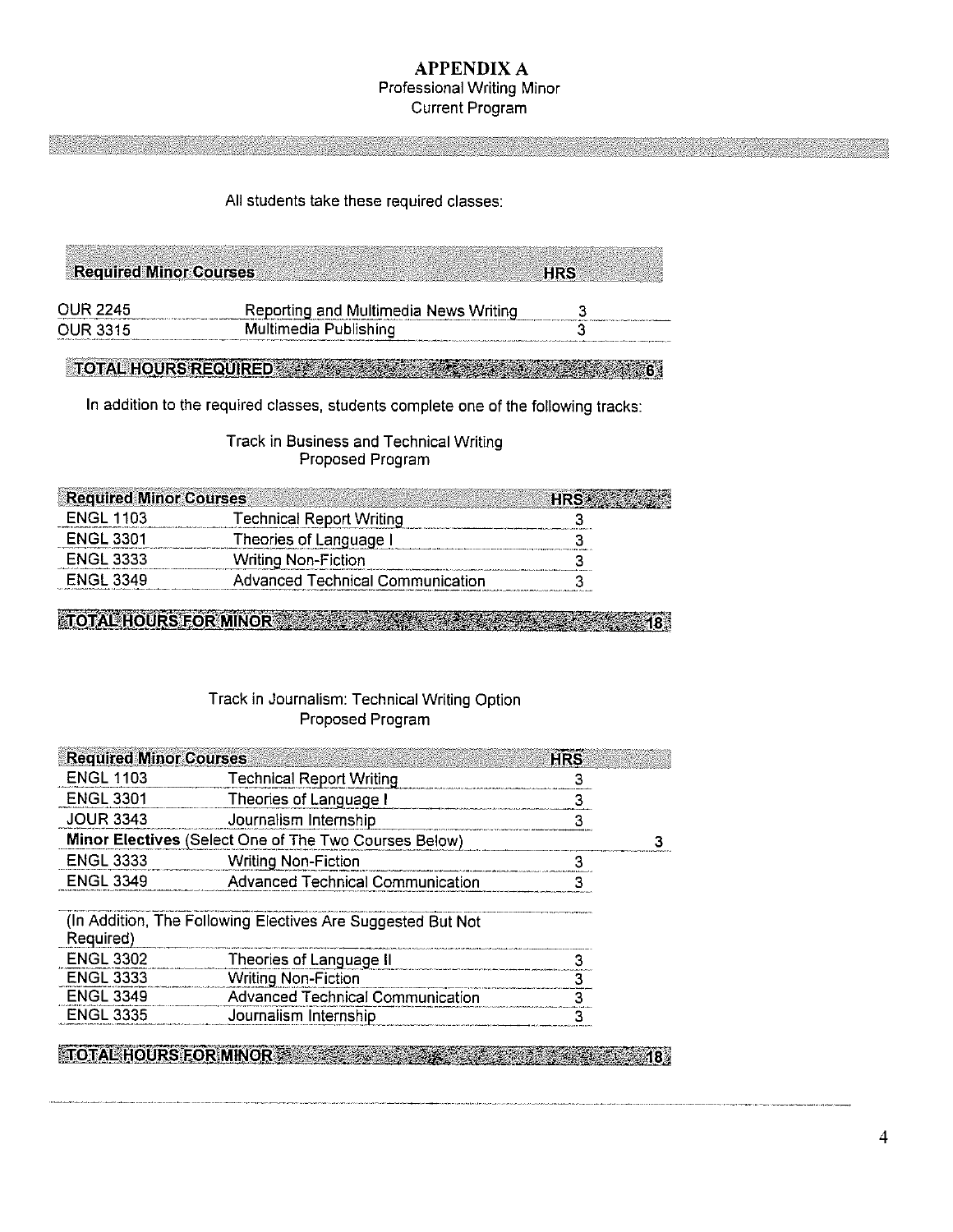## Track in Pre-Journalism or Journalism Proposed Program

| JOUR 2275<br>Media Literacy<br>JOUR 2280<br>History of American Journalism<br>DUR 3335 | <b>Required Minor Courses</b> |                                     |  |
|----------------------------------------------------------------------------------------|-------------------------------|-------------------------------------|--|
|                                                                                        |                               |                                     |  |
|                                                                                        |                               |                                     |  |
|                                                                                        |                               | Photojournalism and Digital Editing |  |
| Journalism Internship<br>DHR 3343                                                      |                               |                                     |  |

**STOTAL HOURS FOR MINOR CONSTRUCTION AND RESIDENCE AND ALL ADDRESS OF A STATE OF A STATE OF A STATE OF A STATE**